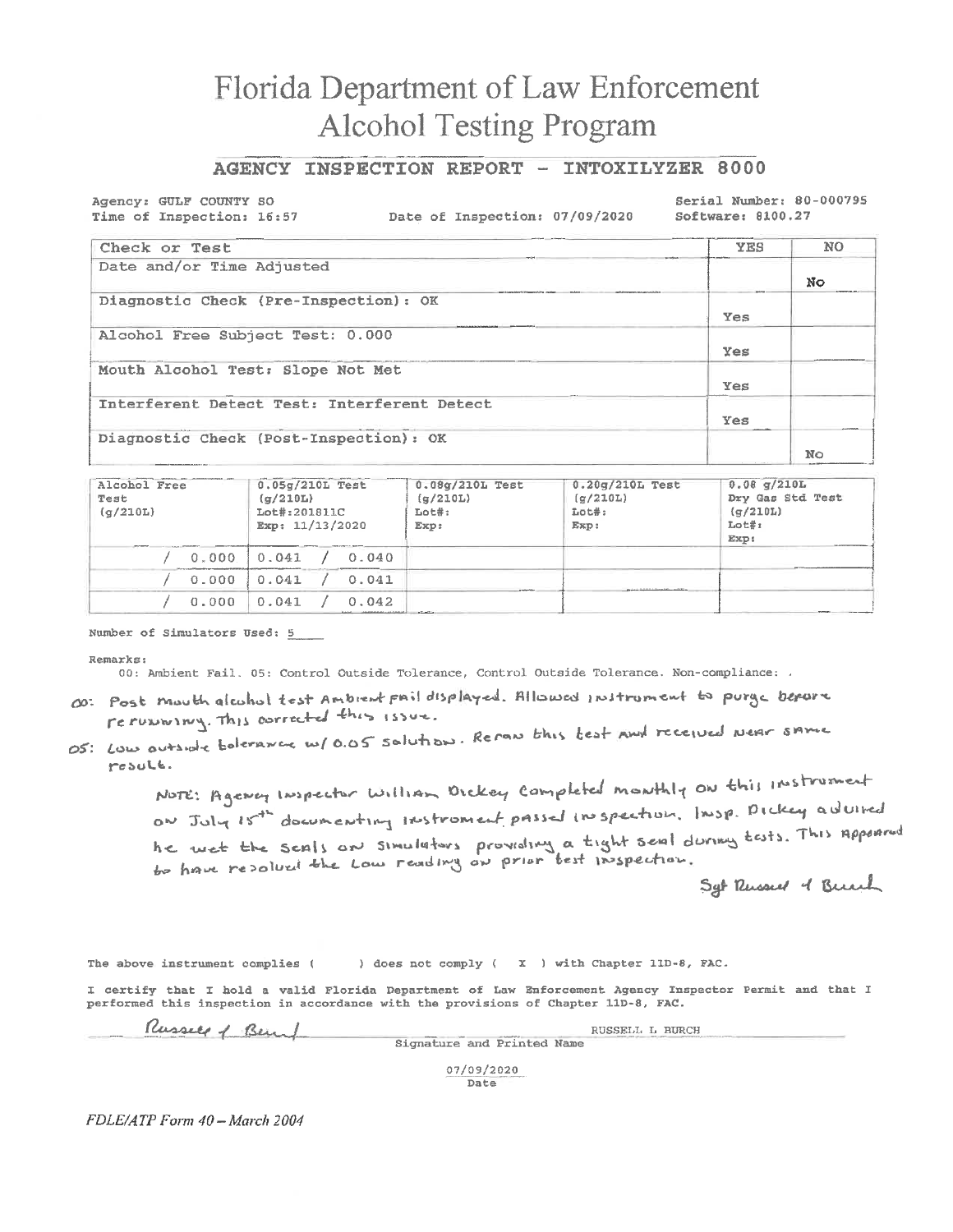

## AGENCY INSPECTION AND OTHER ELECTRONIC DATA REVIEW

**Agency: Gulf County Sheriff's Office Instrument Serial Number: 80-000795 AGENCY INSPECTION DATA REVIEW Agency Inspector: Date of Inspection: Time of Inspection:**  Agency Inspection Discrepancy:  $\Box$  Incomplete  $\Box$  Untimely/Not Received  $\Box$  Erroneous Information Procedural  $\Box$  Other  $\Box$ **Agency Inspection Not Conducted or Records regarding Agency Inspection have not been uploaded.** □ Lot Number □Expiration Date for \_\_\_\_\_g/ 210L □Alcohol Reference Solution □Dry Gas Standard is □Incorrect □Expired.  $\Box$ **FDLE/ATP Form 39 states in part, "If a test must be repeated, the REASON must be entered when prompted and recorded in the**   $\Box$ **Remarks section of FDLE/ATP Form 40 Agency Inspection Report – Intoxilyzer 8000. The REASON for repeating the following**  test(s); OR the □ Possible Cause and Corrective Action Taken on the following test(s) was not recorded:  **Alcohol Free Subject Test Mouth Alcohol Test Alcohol Free Test Interferent Detect Test 0.05 g/210L Test 0.08 g/210L Test 0.20 g/210L Test 0.08 g/210L Dry Gas Standard Test**   $\Box$ **FDLE/ATP Form 39 states in part, "If the instrument does not comply with the requirements of Chapter 11D-8, FAC, remove the**   $\Box$ **instrument from service and notify the Department Inspector." The Department Inspector was not notified. However, the issue was satisfactorily corrected and the repeated Agency Inspection complies with the requirements of Chapter 11D-8, FAC. The Department Inspector was not notified. However, the repeated Agency Inspection does not comply with the**   $\Box$ **requirements of Chapter 11D-8, FAC and the instrument was correctly removed from evidentiary use. The Department Inspector was not notified. The repeated Agency Inspection does not comply with the requirements of Chapter 11D-8, FAC and the instrument was not removed from evidentiary use. The Agency Inspection is noted as "Complies" when it does not comply with the requirements of Chapter 11D-8, FAC.** □ **Other:**  □ **OTHER ELECTRONIC DATA REVIEW Comments: Login Records** □ **When the dry gas cylinder was changed, the expiration date was entered incorrectly. See Date: below for corrective action and notify your Department Inspector when completed. Please**  ⊠ **Cylinder Change Records Date: 07/15/2020. Time: 15:15:05 address as soon as possible. Control Test Records**  $\Box$  **Date:**   $\Box$ **Diagnostic Check Records Date: CORRECTIVE ACTION Record hand-written amendments on the FDLE/ATP Form 40, Agency Inspection Report, initial and date the amendments, mark the**  □ **report "AMENDED", and forward a copy to the Department Inspector by (Date). Provide a written explanation regarding the referenced item(s) to the Department Inspector by (Date).** □ **Upload the Agency Inspection(s). Remove the instrument from evidentiary use until otherwise directed by the Department. No action required** П  **Other: On the Level 2 Agency Inspector menu, select "S" and perform a Gas Cylinder Change. Enter the lot number and correct expiration date of the dry gas cylinder. Then notify your Derpartment Inspector. Please address as soon as possible. Department** 

 $\frac{8/26}{200}$ 

**Signature of Alcohol<sup>l</sup> Testing Program Staff Member Date and Date and Date of Alcoholl Testing Program Staff Member** 

TIX-